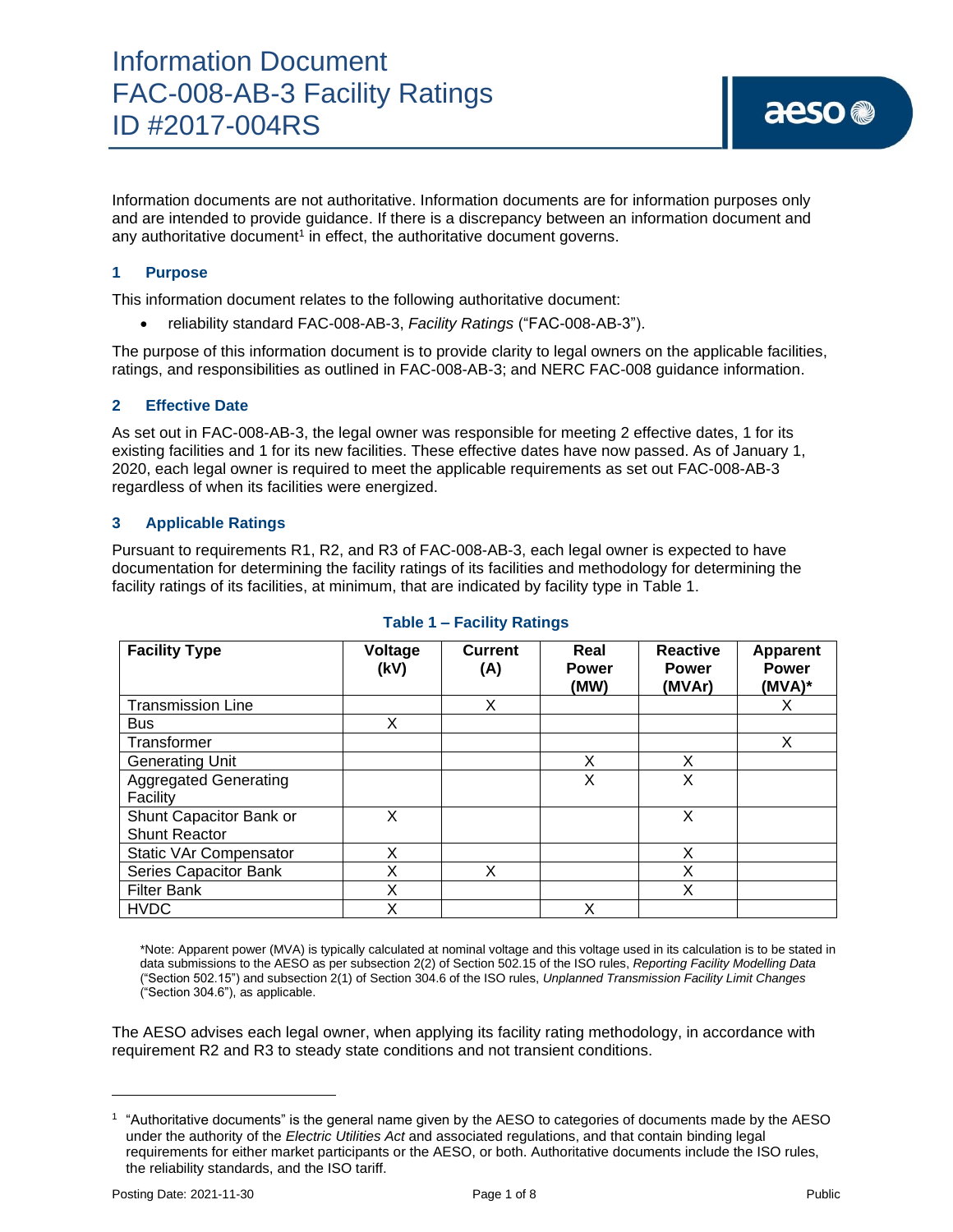## **4 Dynamic Thermal Line Ratings**

Pursuant to requirement R3.2 of FAC-008-AB-3, when documenting the methodology for determining facility ratings of transmission lines that use a dynamic thermal line rating process, the AESO recommends that the legal owner also maintain a static seasonal line rating methodology for both normal and emergency ratings in addition to the dynamic thermal line rating methodology.

## **5 Facility Ratings**

This section contains examples of facilities for the purpose of determining ampacity ratings, apparent power (MVA) ratings, and the most limiting applicable equipment rating. Where appropriate, examples of other facility ratings are also shown in the figures below. The examples also identify the entity responsible for either, pursuant to requirement R1, the documentation for determining the facility ratings or, pursuant to requirement R2 and R3, the documented methodology for determining the facility ratings. The figures below include:

- (a) a transmission line;
- (b) a T-tapped transmission line;
- (c) a transmission line with a breaker-and-a-half configuration.
- (d) a transformer;
- (e) a generating unit; and
- (f) an aggregated generating facility.

## **5.1 Transmission Line**

The AESO considers point-to-point ampacity and apparent power ratings to be facility ratings that each legal owner is expected to address for the purpose of meeting requirements R2 and R3 of FAC-008-AB-3 for transmission lines. An example that illustrates these transmission line facility ratings, and the owner responsible, is shown in Figure 1.



**Figure 1: Transmission Line - Facility Ratings and Ownership**

### **T-Tap transmission lines**

The AESO considers point-to-point ampacity and apparent power ratings to be the facility ratings that each legal owner is expected to address for the purpose of meeting requirements R2 and R3 of FAC-008- AB-3, as applicable, for T-tap transmission lines. An example that illustrates the facility ratings addressed for a T-tap transmission line, and the owner responsible, is shown below in Figure 2.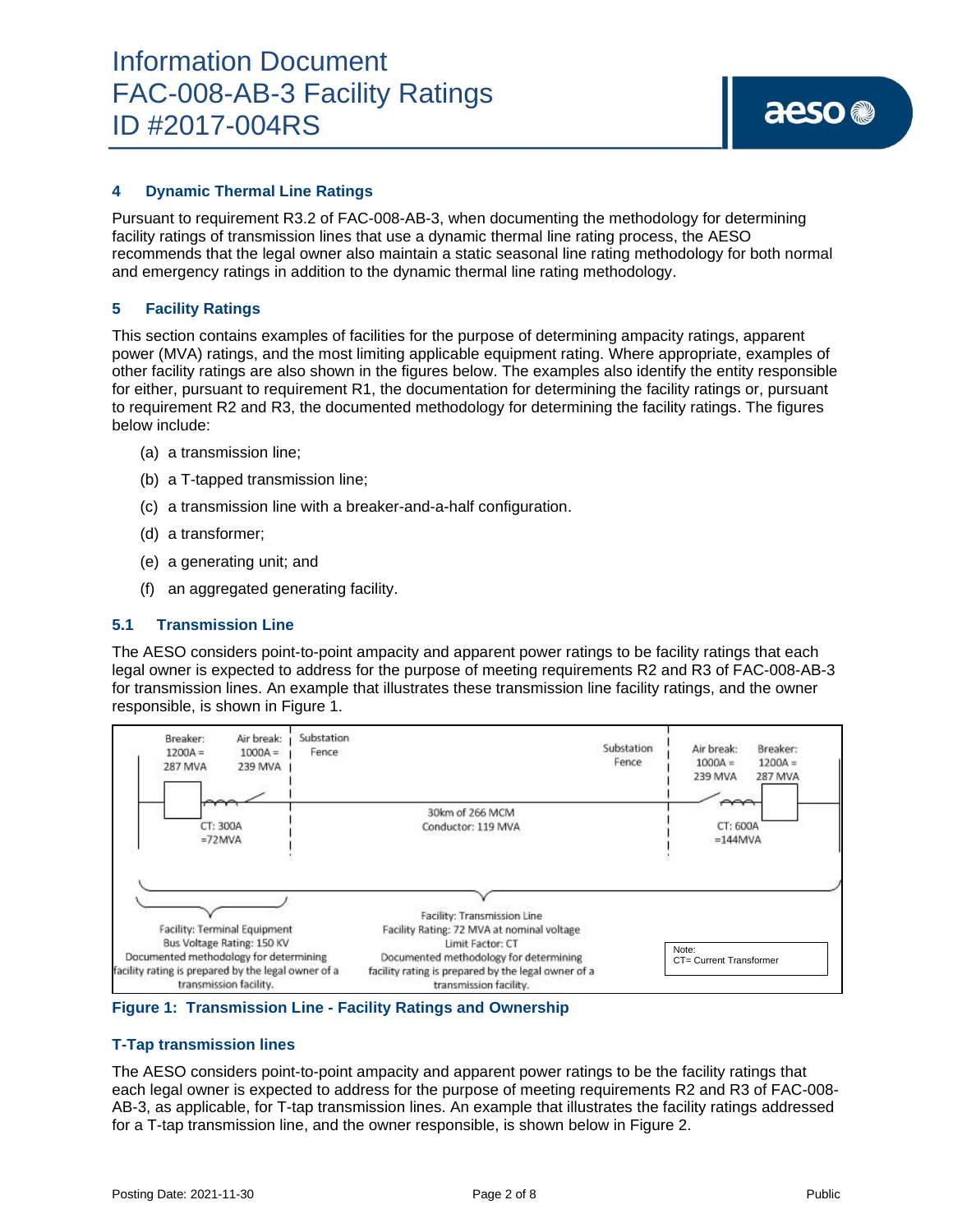# Information Document FAC-008-AB-3 Facility Ratings ID #2017-004RS

# aeso<sup>®</sup>



**Figure 2: T-tap Transmission Line Example – Facility Rating and Ownership**

# **Line with a Breaker-and-a-Half Configuration**

The transmission line facility rating methodology may or may not include the limiting effect of the breakerand-a-half terminal equipment. If this terminal configuration poses a potential limit to the transmission line capability with 1 of the 2 breakers open, then the AESO expects this limitation to be included in its facility rating methodology and that it be calculated as part of data submitted to the AESO, as set out in requirements R2.2(d) and R3.2(d) of FAC-008-AB-3.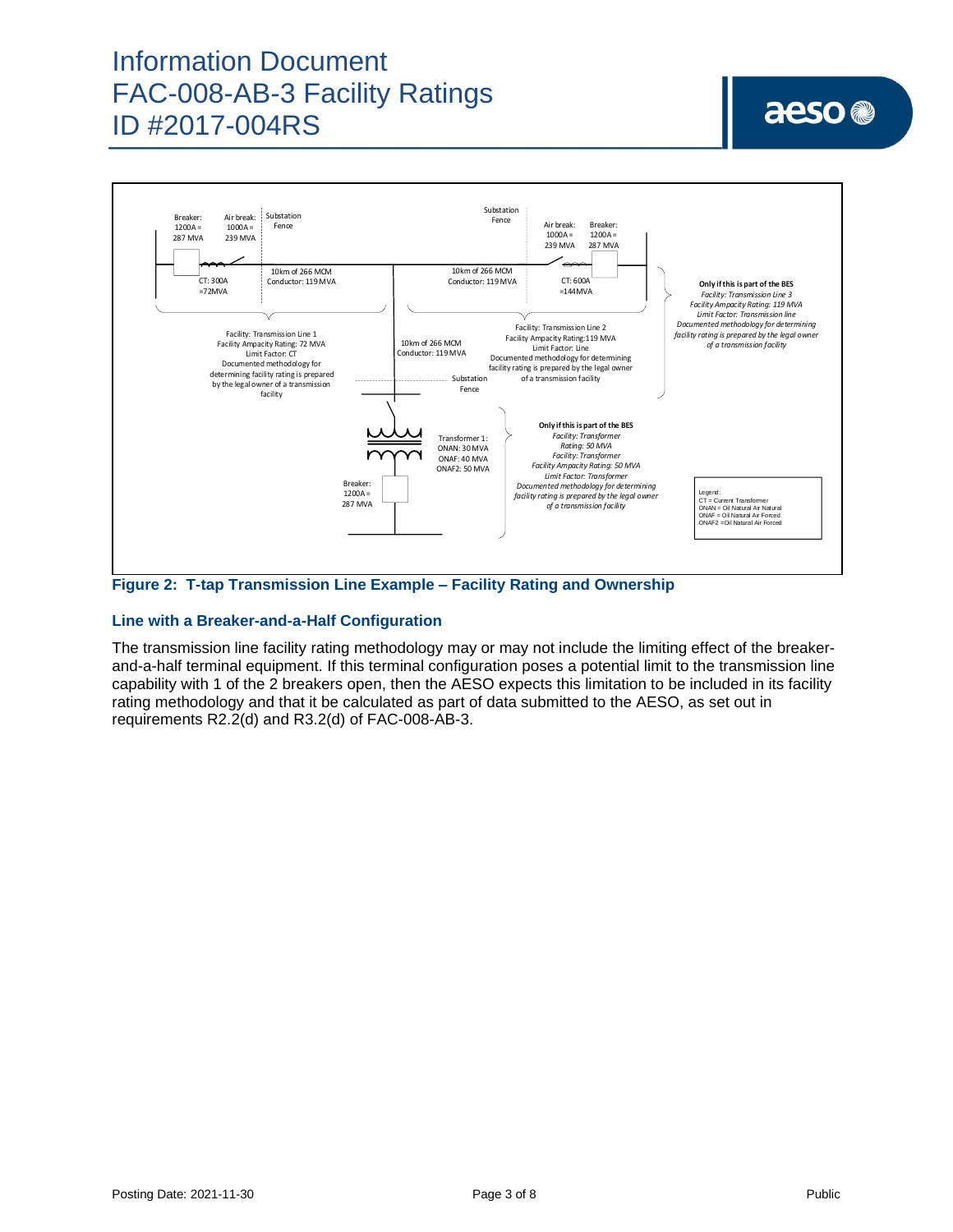# Information Document FAC-008-AB-3 Facility Ratings ID #2017-004RS



# **Figure 3: Transmission Line with Breaker-and-a-Half Terminal Equipment Example – Facility Ratings**

# **5.2 Transformer**

The AESO considers point-to-point ampacity and apparent power ratings to be the facility ratings that each legal owner is expected to address for the purpose of meeting requirements R1, R2, and R3 of FAC-008-AB-3 for transformers. An example that illustrates these transformer facility ratings, and the owner responsible, is shown in Figure 4.



### **Figure 4: Transformer Example - Facility Ratings and Owner**

The transformer rating methodology may or may not include the limiting effect of the breaker-and-a-half terminal equipment. If the terminal configuration poses a potential limit to the transformer capability with 1 of the 2 breakers open, then the AESO expects the legal owner to include this limitation in the transformer facility rating methodology, as set out in requirements R2.2(d) and R3.2(d) of FAC-008-AB-3, and that it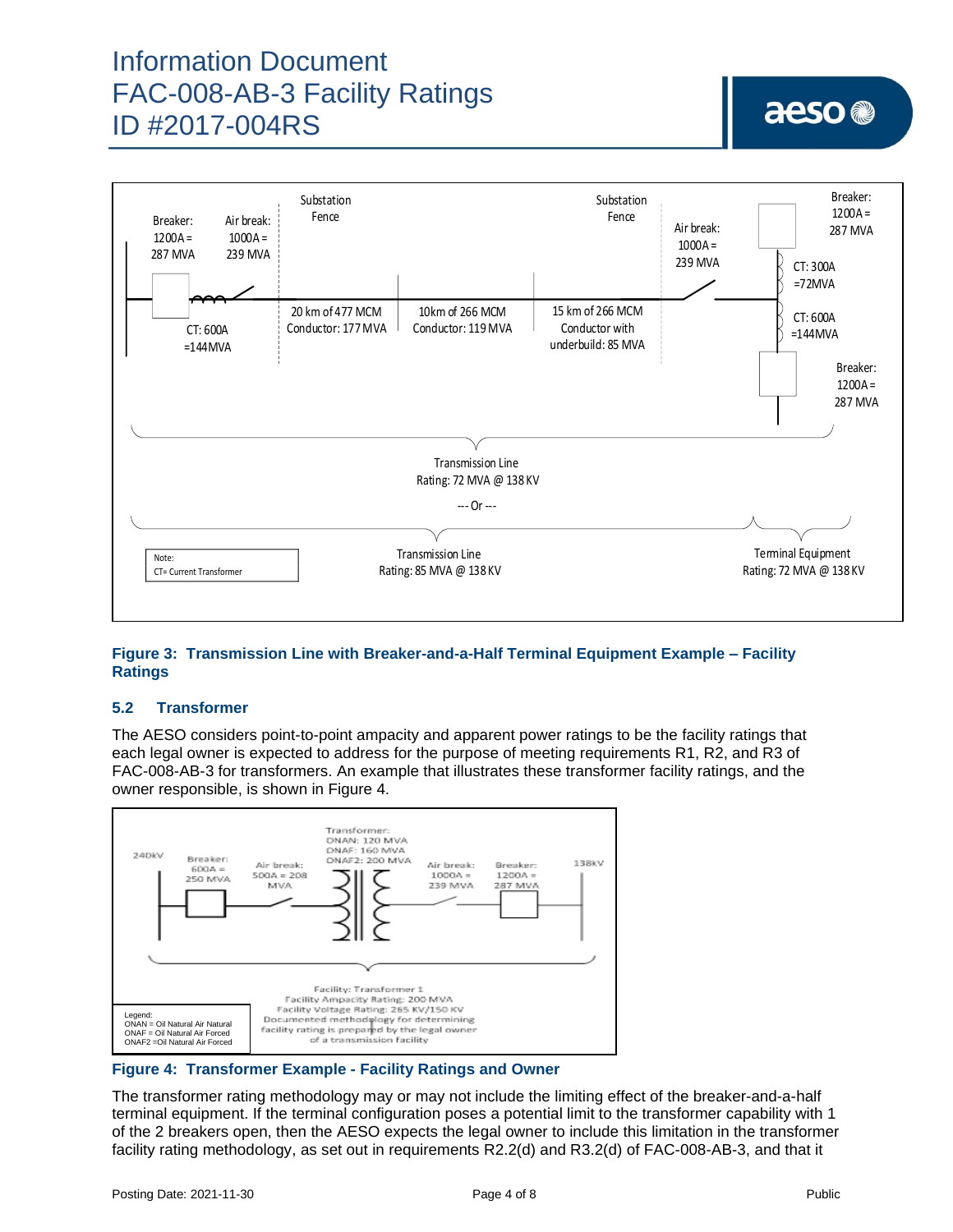# Information Document FAC-008-AB-3 Facility Ratings ID #2017-004RS

be calculated as part of data submitted to the AESO, pursuant to subsection 2(2) of Section 502.15 and subsection 2(1) of Section 304.6, as applicable. An example that illustrates these transformer facility ratings, and the owner responsible is shown in Figure 5 below.



## **Figure 5: Transformer with Breaker-and-a-Half Terminal Equipment Example - Facility Ratings and Owner**

Transformers have 2 time-based emergency ratings associated with their capacity. Pursuant to requirements R2.4.2.1 and R3.4.2.1 of FAC-008-AB-3, each legal owner is required to include in its methodology. The first emergency rating is based on 30 minutes of overload. The second emergency rating is based on the subsequent 3.5 hours loading that follows the 30-minute overload rating.

# **5.3 Generating Unit**

As set out in requirements R1, R2, and R3 of FAC-008-AB-3, each legal owner is accountable for addressing the facility rating documentation and methodology for the equipment it owns. Figure 6 below shows 2 examples of generating unit connections to the transmission system, which illustrate possible delineations of ownership. This figure is available in NERC's *Standard Application Guide FAC-008-3*. 2

The terminology in Alberta differs from the terminology used in the figure. In Alberta, point of interconnect is referred to as the point of connection, in addition a Generator Owner is known as either an owner of a generating unit or an owner of an aggregated generating facility. The GSU refers to the generator step-up transformer.

<sup>2</sup> NERC, *ERO Enterprise-Endorsed Implementation Guidance: Standard Application Guide FAC-008-3, Version 1.1*, Dated: March 21, 2017, Available on [www.nerc.com.](http://www.nerc.com/)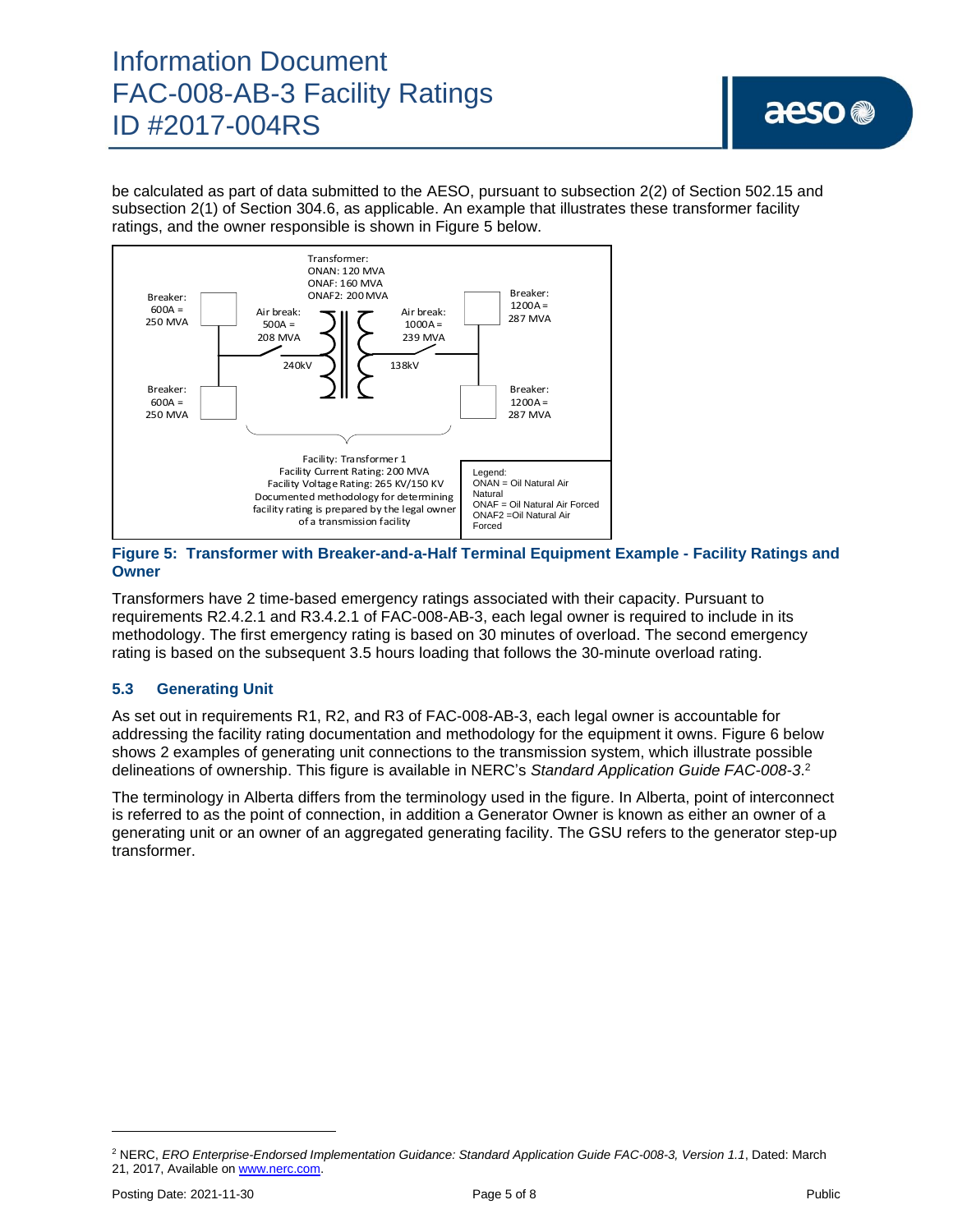# aeso<sup>®</sup>



# **Figure 6: Generating Unit Examples - Ownership**

As set out in requirement R1 of FAC-008-AB-3, the legal owner is only required to have documentation for determining facility ratings for the electrical equipment that is part of its generating unit. However, the legal owner may choose to provide additional information, including the ratings of mechanical equipment that is part of its generating unit for the purpose of meeting requirement R1 of FAC-008-AB-3.

The legal owner of a generating unit is advised to review and adhere to the ISO rules, such as Section 502.5 of the ISO rules, *Generating Unit Technical Requirements*, and Section 502.6 of the ISO rules, *Generating Unit Operating Requirements*, to determine if other facility rating requirements apply to its facility.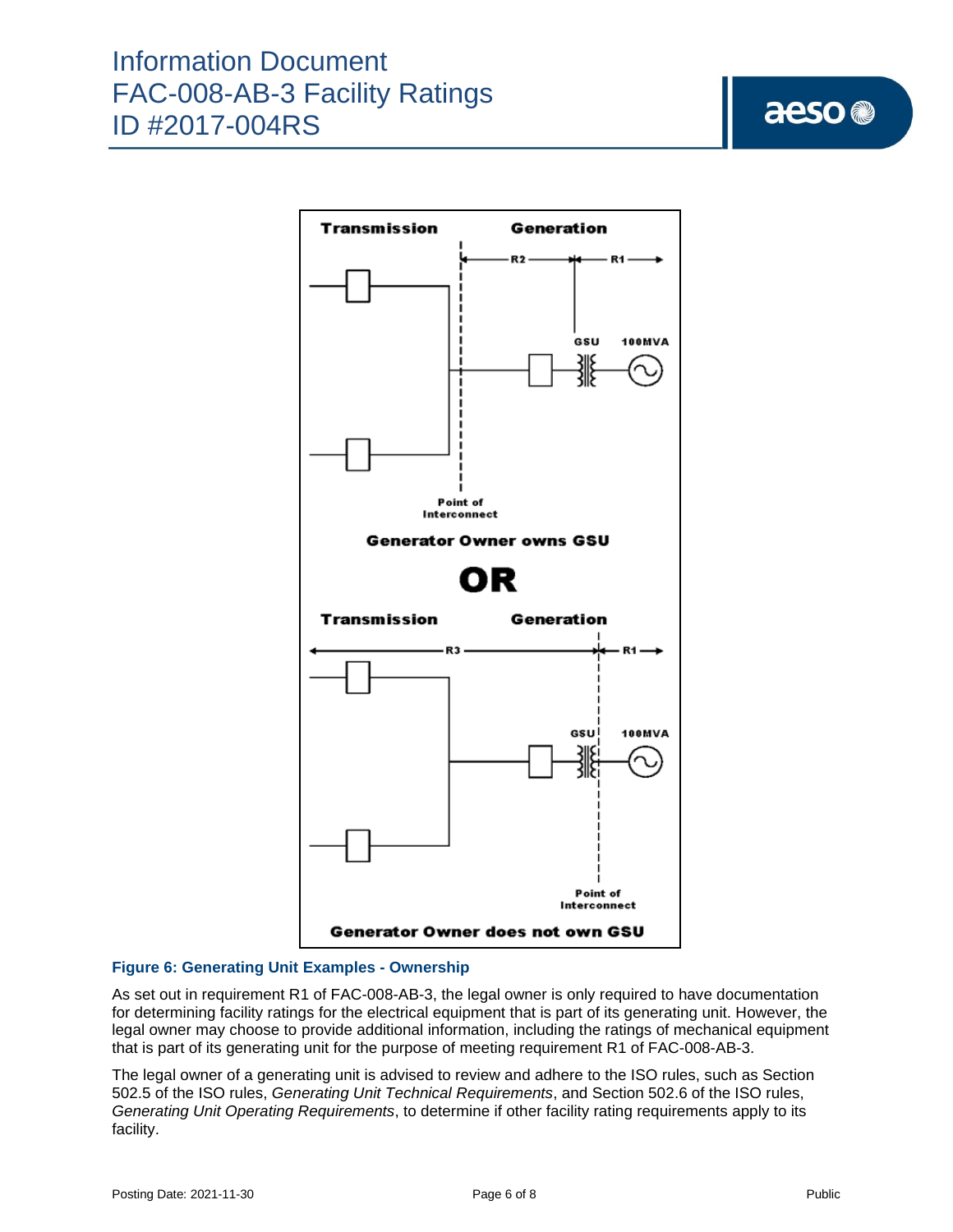# **5.4 Aggregated Generating Facility**

The AESO considers real power (MW) and reactive power (MVAr) ratings to be facility ratings that each legal owner is expected to address for the purpose of meeting requirements R1, R2, and R3 of FAC-008- AB-3 for an aggregated generating facility. An example of the ratings expected for an aggregated generating facility is shown in Figure 7 below. This example refers to the FAC-008-AB-3 R1(a) scenario.



## **Figure 7: Aggregated Generating Facility Example - Facility Rating**

### **6 NERC** *Standard Application Guide FAC-008-3*

The AESO generally agrees with the information related to requirements R1, R2, R3, and R6 of FAC-008- 3 contained within NERC's *Standard Application Guide FAC-008-3*, excluding content related to requirements that the AESO modified prior to adoption in Alberta. The AESO recognizes that the NERC *Standard Application Guide FAC-008-3* may be a useful reference for each legal owner in assessing its compliance with FAC-008-AB-3 and the AESO may also use the above guide as reference material in assessing compliance with FAC-008-AB-3.